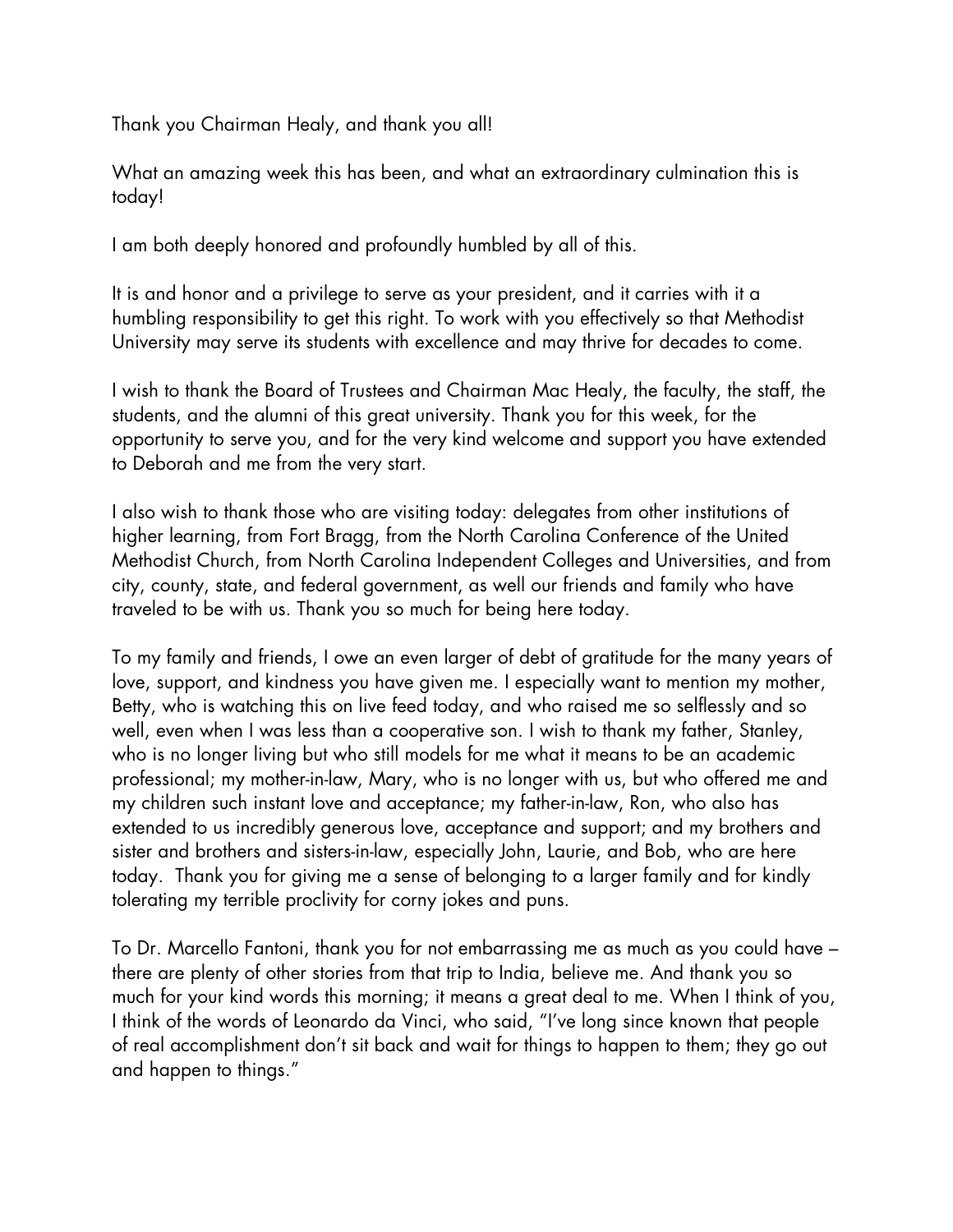Finally, I owe very special thanks to my extraordinary wife, Deborah, who is my moral compass, my best friend, my editor, and my partner in every way, and who has graciously and patiently accepted the many challenges of being married to Stan Wearden. Special thanks also are due to our children – Katie and her boyfriend Jim, Emily and her boyfriend Nick, and George and his girlfriend Kristin, who are all here with us today, as well as Henry and his girlfriend Alanah, and Joe, who were unable to join us. You are my greatest joy. You have made life challenging some of the time, but rewarding, fun, and love-filled all the time.

Methodist University. What an amazing place! A year ago, I was feeling increasingly drawn to this University. Impressed by its tradition and its growth in just a few short decades. Charmed by the beauty of the campus. Impressed too by the strength of the curriculum; the dedication, commitment, and talent of the faculty, staff, and trustees; the intelligence and kindness of the students. And fascinated by our potential.

This week's tagline has been "New Beginnings, Strong Traditions." I will confess that I am not a particular fan of taglines. Perhaps my favorite is that of the hypochondriac who had inscribed on his tombstone the tagline: "I told you I was sick." Or maybe Groucho Marx's tagline that our librarians might like: "Outside of a dog, a book is a person's best friend; inside of a dog, it's too dark to read."

Still, this week's tagline works for me because it captures what I saw in Methodist University one year ago and have come to see even more clearly since.

In a presentation earlier this week, I showed an image of the Methodist University tradition as three concentric circles. The inner circle represents the core of what I believe is our identity – a commitment to spiritual and moral inquiry in the great Wesleyan educational tradition. The middle circle represents our commitment to liberal arts and sciences. And the outer circle represents our strong professional and pre-professional programs. If I were skilled at graphics, which I am not, I also would have found a way to show that these circles are porous – permeable. The beauty of who we are is not only that we are committed to all these things, but that we are focused on the ways these areas of thought, inquiry, and practice interact, intertwine, and inform each other.

A Methodist University student receives a truly wholistic and integrated education. She leaves this place career-ready; but also capable of a high level of critical thought and creative problem solving; with a heighted sense of her own moral agency and as a skilled ethical practitioner. She is able to communicate with a high level of efficacy; and able to make better sense of life and of the world around us, to be a more effective and engaged citizen, and to derive more joy and satisfaction from life.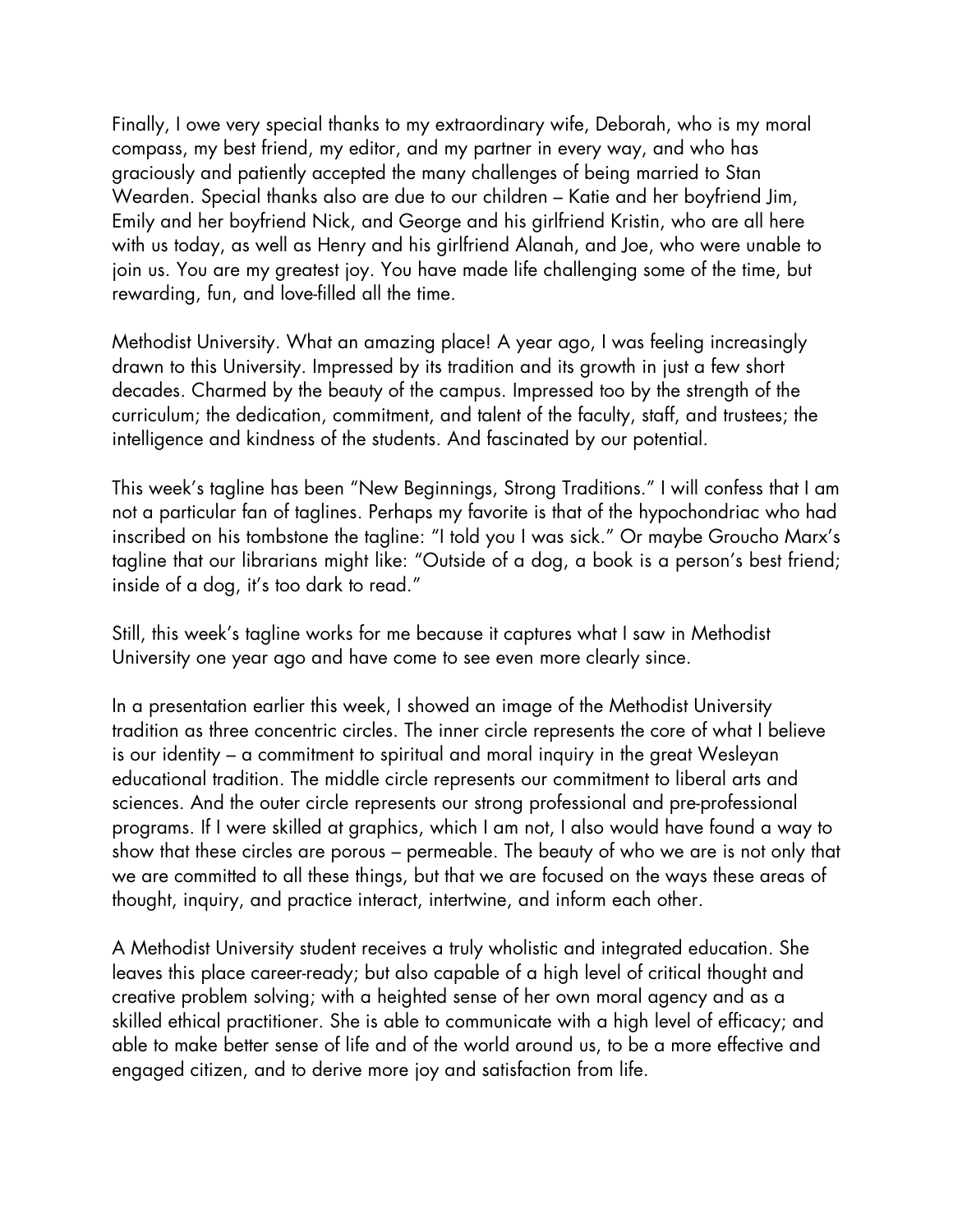But this will only continue to happen if we continue to respect all three dimensions of our tradition and if we continue to teach across these dimensions in an integrated way. We must be vigilant about the creation and reification of silos. We must remind ourselves that all the things we think of as academic disciplines are, in the end, simply social constructs that emerged over time for intellectual and epistemological convenience. It is a reductionist error to think otherwise.

I am not arguing for the elimination of academic disciplines. But, I am arguing for two changes in perspective. First, given that all academic disciplines are social constructs, it is a fallacy to think that any one of them is more important than the others. All bring value to human inquiry and thought, but the greatest value stems from our ability to integrate them and use them collectively to solve problems and challenges. There are no disciplinespecific problems or challenges. There are just problems and challenges – waiting to be solved. They're all best solved when they are examined from multiple different angles. We must respect one another and work together on solutions rather than slipping into smugness, superiority, or dismissiveness.

The second change in perspective relates to relevance. In every discipline, we have a duty to ensure, continuously, that the things we are studying and teaching remain current, relevant, and intentional. Given that academic disciplines are social constructs, no specific discipline will necessarily have permanent relevance. If that were not true, we would still be studying and teaching alchemy – still trying to convert lead to gold. It is therefore our duty to both test our disciplines against the standard of relevance and to change them or abandon them when they fail to meet that standard. We are not in the business of preserving silos. We are in the business of helping our students understand how best to know the world in which they live.

I've talked a bit about new beginnings already in my comments on disciplinary relevance and integrative learning. From a business perspective, this talk so far has been all about our product. And it is critically important that we keep a steady eye on product excellence. But, our product has value only to the degree that there is a market for it. And our market is shrinking in real numbers; it is changing both demographically and geographically; and it is being disrupted by the joint forces of perceived value, cost of delivery and infrastructure, and rapidly changing communication and information technologies.

We can no longer rely on our traditional market or our traditional almost exclusively faceto-face method of delivery.

We all know there has been a steady decrease in the U.S. birthrate. Beginning in about 2008, that declining birthrate started to affect the number of traditional high school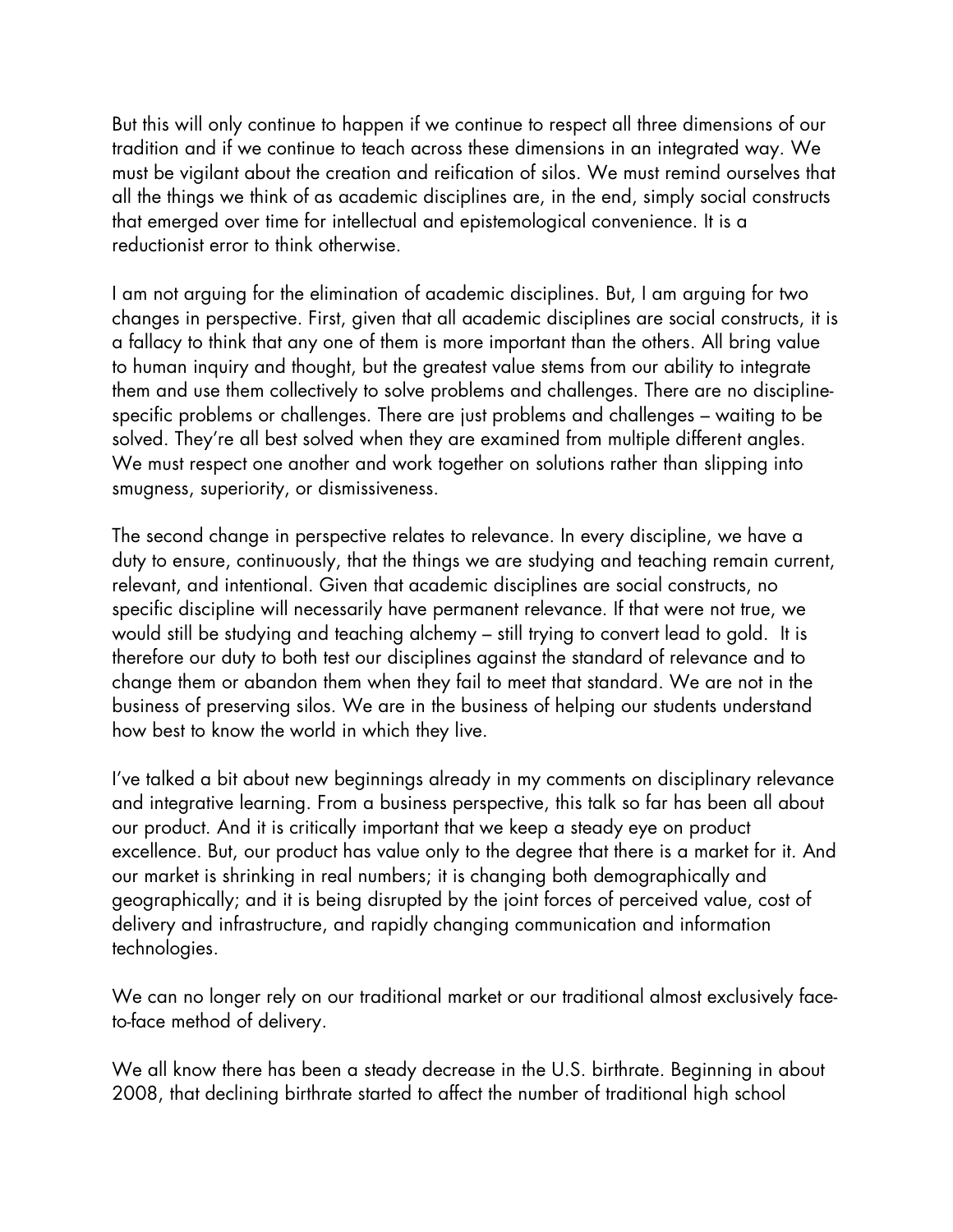graduates. And it's interesting we were once able to practically ignore this market. There were plenty of students. Enrollment management used to mean managing so that we weren't over-enrolled. Now, all universities are competing fiercely for a shrinking slice of a shrinking pie.

We will, of course, remain in that competition, but we also need to diversify our student market. I have four groups in mind. First, we are adjacent to the largest military base in the world. There are many active duty soldiers and family members who could derive great benefit from a Methodist University education. There are veterans who are looking for education and training to start new careers. But we must make sure we are ready and receptive to this market. We must become a great deal more generous in our acceptance of transfer credits from military students who have done part of their studies elsewhere, and we must make it easy to award academic credit for military training credits. In addition, we must ensure that we are nimble and flexible in the learning modalities – such as online – that we provide and in the programs we offer, which should include both professional degree programs and a range of professional certificates.

The second group is community college students. Gone are the days when we referred to these schools, almost dismissively, as junior colleges. And gone are the days when some believed that most students attending these colleges were there because they were not academically prepared for a four-year school. Now, we know that most students attend these colleges precisely because they are smart. They realize they can get the first two years of college at a much lower cost and then transfer to a baccalaureate program after they finish their associate's degrees. After transfer, these students retain and graduate from bachelor's programs at a rate nearly 20 points higher on average than traditional first-time freshmen. These are good students taught by great community college faculty. To reach them, we need clear partnerships with every community college within 50 miles of Fayetteville. We need to be much, much more generous in our acceptance of transfer credits. And we need to explore dual admissions programs and even dual enrollment programs, whereby community college students can take at least a limited number of Methodist University courses at their community college tuition rate.

The third student market group I am thinking of is online learners and adult continuing learners. In an age when I can manage virtually my entire life from my digital devices, why can I not also take most if not all of my coursework through those same devices? To some degree, this is appealing to traditional college-age students, but it is even more appealing to adult learners who have jobs, households, families and lives to manage and for whom face-to-face learning is a near impossibility. We need a robust selection of online programs – both degree programs and certificates – and we must begin to position ourselves as a university for life. We should not have students and alumni. We should just have students at various levels of engagement and activity. At any given moment, some